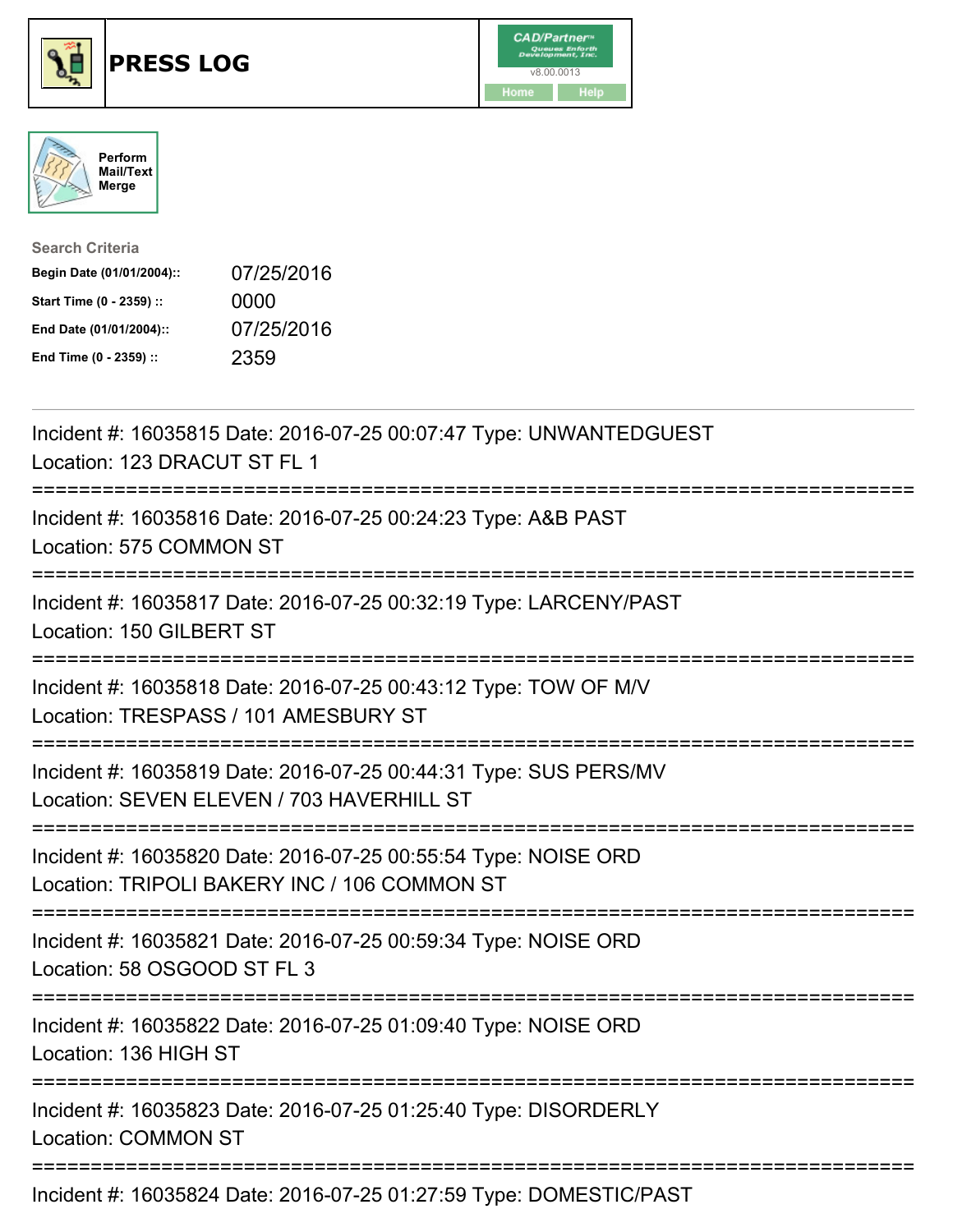| Location: 8 HAWLEY ST FL 1                                                                                                              |
|-----------------------------------------------------------------------------------------------------------------------------------------|
| Incident #: 16035825 Date: 2016-07-25 01:35:48 Type: NOISE ORD<br>Location: 59 BUNKERHILL ST                                            |
| Incident #: 16035827 Date: 2016-07-25 01:39:36 Type: HARASSMENT<br><b>Location: COMMON ST</b>                                           |
| Incident #: 16035826 Date: 2016-07-25 01:41:27 Type: TOW/REPOSSED<br>Location: 10 KEMPTON CT                                            |
| Incident #: 16035828 Date: 2016-07-25 01:43:49 Type: TOW OF M/V<br>Location: 111 LOWELL ST                                              |
| Incident #: 16035829 Date: 2016-07-25 01:49:45 Type: M/V STOP<br>Location: MARKET ST & S UNION ST<br>:================================= |
| Incident #: 16035830 Date: 2016-07-25 01:51:43 Type: M/V STOP<br>Location: MARKET ST & PARKER ST                                        |
| Incident #: 16035831 Date: 2016-07-25 01:53:30 Type: ALARM/BURG<br>Location: MARKET ST & PARKER ST                                      |
| Incident #: 16035832 Date: 2016-07-25 01:54:50 Type: M/V STOP<br>Location: AMESBURY ST & COMMON ST<br>-------------------------------   |
| Incident #: 16035833 Date: 2016-07-25 01:59:18 Type: M/V STOP<br>Location: E HAVERHILL ST & PROSPECT ST                                 |
| Incident #: 16035834 Date: 2016-07-25 02:00:14 Type: M/V STOP<br>Location: COMMON ST & JACKSON ST                                       |
| Incident #: 16035835 Date: 2016-07-25 02:01:12 Type: M/V STOP<br>Location: NEWTON ST & SALEM ST                                         |
| Incident #: 16035836 Date: 2016-07-25 02:01:33 Type: SEX OFF. PAST<br><b>Location: HOLTON ST</b>                                        |
| Incident #: 16035837 Date: 2016-07-25 02:03:05 Type: BUILDING CHK<br>Location: 399 CANAL                                                |
| Incident #: 16035838 Date: 2016-07-25 02:05:39 Type: BUILDING CHK                                                                       |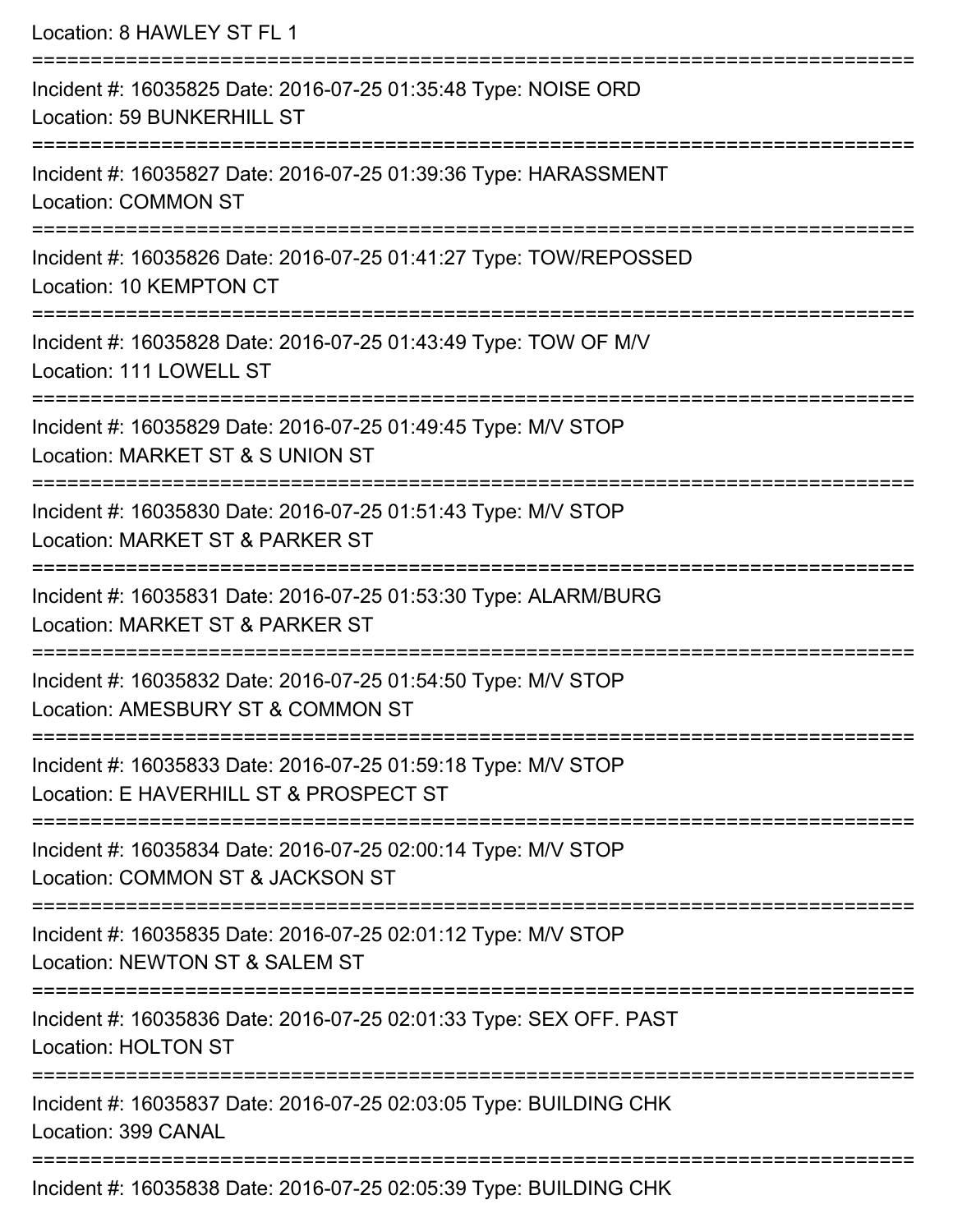| Incident #: 16035839 Date: 2016-07-25 02:07:14 Type: M/V STOP<br><b>Location: AMESBURY ST</b>              |
|------------------------------------------------------------------------------------------------------------|
| Incident #: 16035840 Date: 2016-07-25 02:08:09 Type: BUILDING CHK<br>Location: SEVEN ELEVEN / 370 BROADWAY |
| Incident #: 16035841 Date: 2016-07-25 02:09:42 Type: BUILDING CHK<br><b>Location: EVERETT ST</b>           |
| Incident #: 16035842 Date: 2016-07-25 02:11:12 Type: M/V STOP<br>Location: EVERETT ST & ROWE ST            |
| Incident #: 16035843 Date: 2016-07-25 02:32:55 Type: NOISE ORD<br><b>Location: LINCOLN CT</b>              |
| Incident #: 16035844 Date: 2016-07-25 02:43:06 Type: M/V STOP<br>Location: AMESBURY ST & COMMON ST         |
| Incident #: 16035845 Date: 2016-07-25 02:45:28 Type: BUILDING CHK<br>Location: 575 COMMON ST               |
| Incident #: 16035846 Date: 2016-07-25 02:57:18 Type: M/V STOP<br>Location: BURGER KING / 187 BROADWAY      |
| Incident #: 16035847 Date: 2016-07-25 03:27:07 Type: BUILDING CHK<br><b>Location: EVERETT ST</b>           |
| Incident #: 16035848 Date: 2016-07-25 03:41:54 Type: BUILDING CHK<br>Location: CHESTNUT ST & JACKSON ST    |
| Incident #: 16035849 Date: 2016-07-25 03:55:28 Type: NOISE ORD<br>Location: 5 HAVERHILL ST                 |
| Incident #: 16035850 Date: 2016-07-25 03:56:25 Type: ALARMS<br>Location: 145 LAWRENCE ST                   |
| Incident #: 16035851 Date: 2016-07-25 04:15:10 Type: UNWANTEDGUEST<br>Location: 63 MYRTLE ST FL 1          |
| Incident #: 16035852 Date: 2016-07-25 04:16:05 Type: M/V STOP                                              |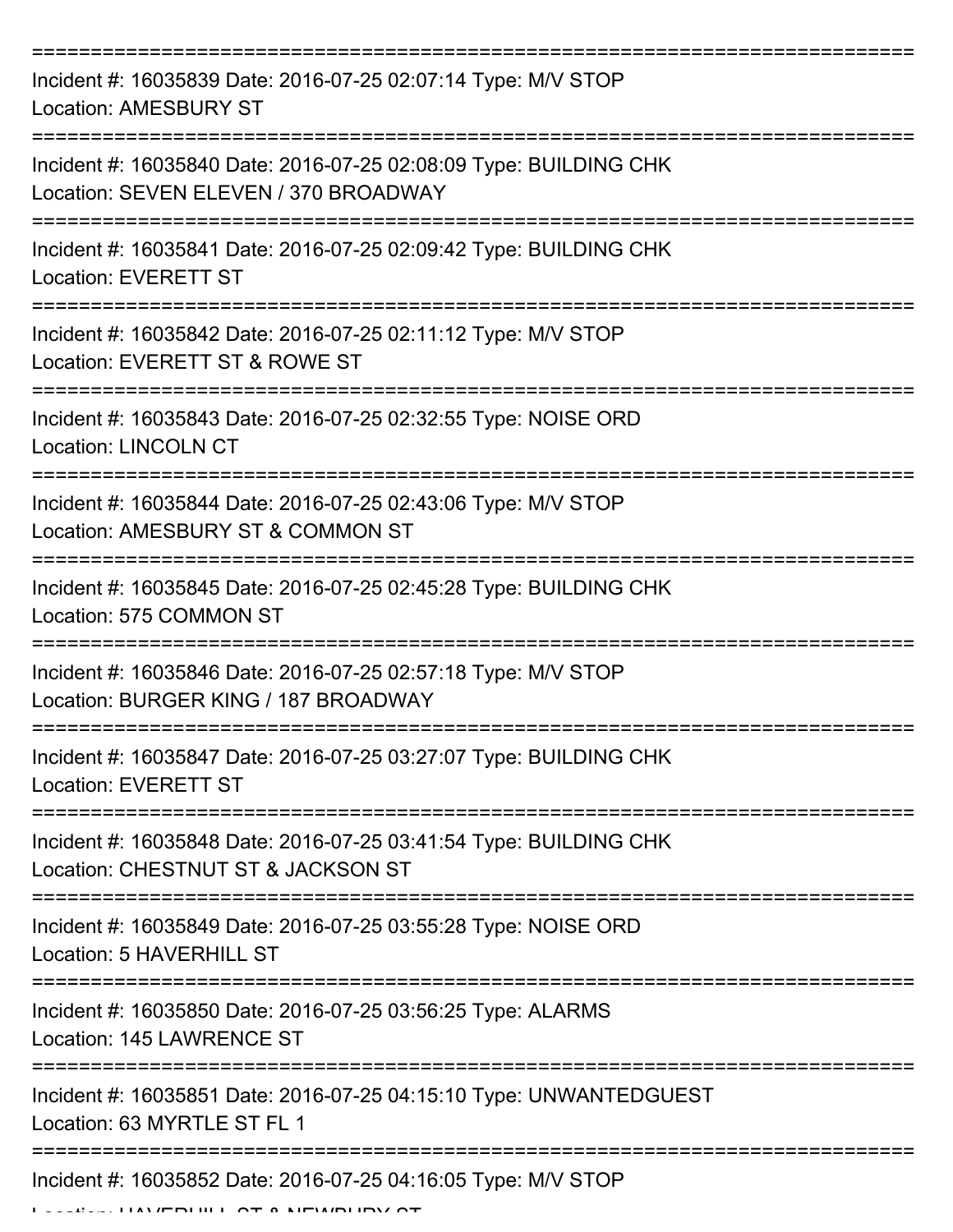| Incident #: 16035853 Date: 2016-07-25 04:35:17 Type: ALARM/BURG<br>Location: 17 SHEPARD ST          |
|-----------------------------------------------------------------------------------------------------|
| Incident #: 16035854 Date: 2016-07-25 04:41:15 Type: INVEST CONT<br>Location: 30 PHILLIPS ST #1     |
| Incident #: 16035855 Date: 2016-07-25 05:57:03 Type: ALARMS<br>Location: 258 HAVERHILL ST           |
| Incident #: 16035856 Date: 2016-07-25 06:55:34 Type: THREATS/PROG<br>Location: 161 PARK ST          |
| Incident #: 16035857 Date: 2016-07-25 06:58:24 Type: PARK & WALK<br>Location: 0 BROADWAY            |
| Incident #: 16035858 Date: 2016-07-25 07:41:07 Type: A&B PAST<br>Location: 59 TREMONT ST            |
| Incident #: 16035859 Date: 2016-07-25 07:52:48 Type: DISTURBANCE<br>Location: 10 ROWE ST            |
| Incident #: 16035860 Date: 2016-07-25 07:57:39 Type: AUTO ACC/NO PI<br>Location: 101 AMESBURY ST    |
| Incident #: 16035861 Date: 2016-07-25 08:40:31 Type: AUTO ACC/NO PI<br>Location: 495 HAMPSHIRE ST   |
| Incident #: 16035862 Date: 2016-07-25 08:44:31 Type: ASSSIT AMBULANC<br>Location: 60 AMHERST ST     |
| Incident #: 16035863 Date: 2016-07-25 08:48:15 Type: CLOSE STREET<br>Location: EUTAW ST & PARK ST   |
| Incident #: 16035865 Date: 2016-07-25 08:51:09 Type: CLOSE STREET<br>Location: SUMMER ST & UNION ST |
| Incident #: 16035864 Date: 2016-07-25 08:51:37 Type: ALARMS<br>Location: 270 CANAL ST               |
| Incident #: 16035866 Date: 2016-07-25 09:09:49 Type: 209A/VIOLATION                                 |

Location: 2 ADDI ETONI ST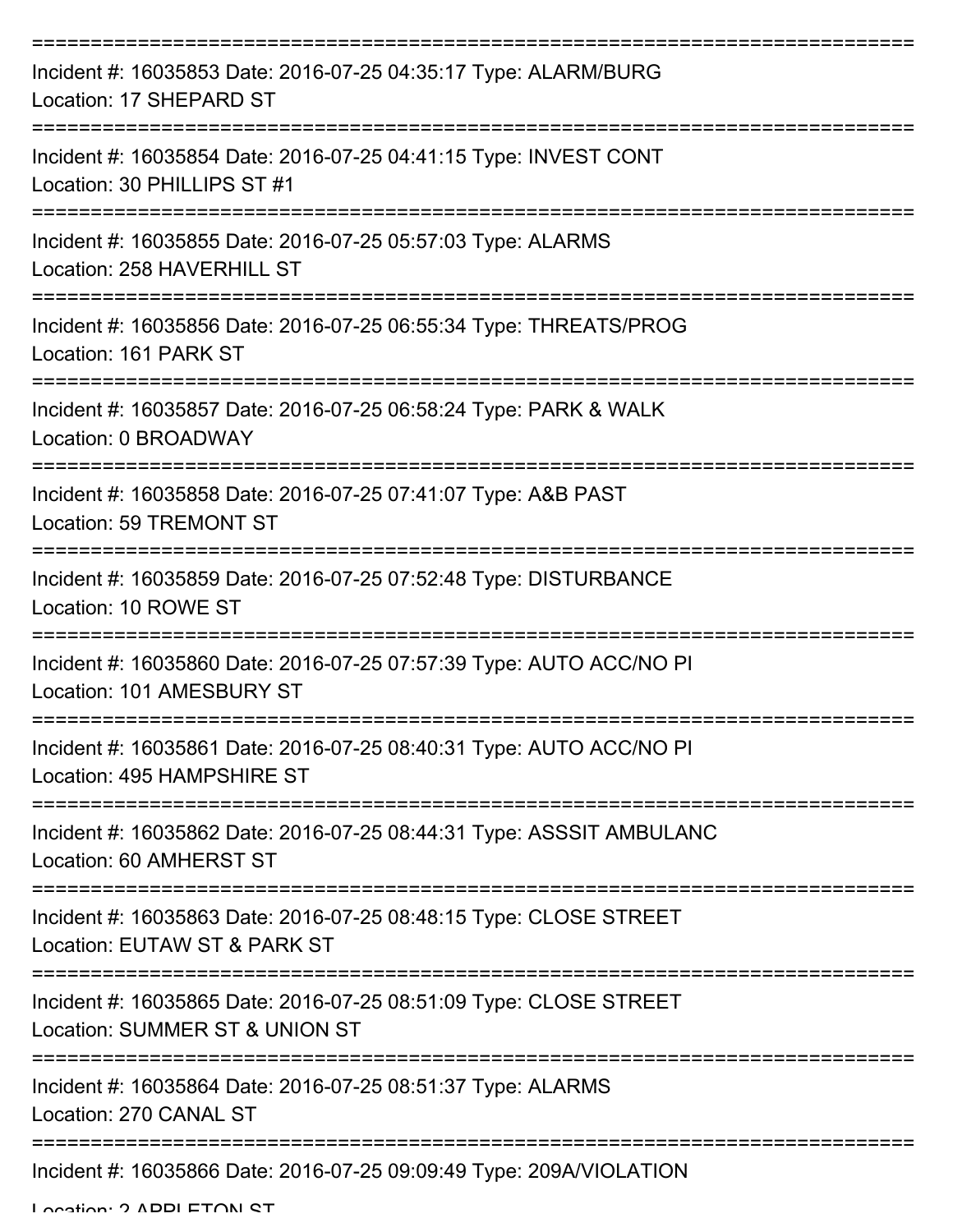| Incident #: 16035867 Date: 2016-07-25 09:10:29 Type: DISTURBANCE<br>Location: 82 KINGSTON ST                                |
|-----------------------------------------------------------------------------------------------------------------------------|
| Incident #: 16035868 Date: 2016-07-25 09:16:11 Type: PARK & WALK<br>Location: BRADFORD ST & BROADWAY                        |
| Incident #: 16035869 Date: 2016-07-25 09:21:03 Type: AUTO ACC/PED<br>Location: 2 MUSEUM SQ                                  |
| Incident #: 16035871 Date: 2016-07-25 09:21:43 Type: MAL DAMAGE<br>Location: 1 FLORENCE CT<br>-------------------           |
| Incident #: 16035870 Date: 2016-07-25 09:23:35 Type: MEDIC SUPPORT<br>Location: 46 THORNTON ST                              |
| Incident #: 16035872 Date: 2016-07-25 09:25:35 Type: MEDIC SUPPORT<br>Location: MARY IMMAC, RESIDENTIAL COMM / 189 MAPLE ST |
| Incident #: 16035873 Date: 2016-07-25 09:37:01 Type: ALARM/BURG<br>Location: MULTISERVICE / 279 BROADWAY                    |
| Incident #: 16035874 Date: 2016-07-25 09:49:43 Type: ALARM/BURG<br>Location: S UNION MULTISERVICES / 131 S UNION ST         |
| Incident #: 16035875 Date: 2016-07-25 10:26:04 Type: M/V STOP<br>Location: BRADFORD ST & BROADWAY                           |
| Incident #: 16035876 Date: 2016-07-25 10:26:50 Type: THREATS<br>Location: 14 LEEDS TER                                      |
| Incident #: 16035877 Date: 2016-07-25 10:29:13 Type: GENERAL SERV<br>Location: 74 E HAVERHILL ST                            |
| Incident #: 16035878 Date: 2016-07-25 10:59:50 Type: PARK & WALK<br>Location: BRADFORD ST & BROADWAY                        |
| Incident #: 16035879 Date: 2016-07-25 11:01:26 Type: CK WELL BEING<br>Location: 62 BOWDOIN ST                               |
| Incident #: 16035880 Date: 2016-07-25 11:06:02 Type: DISTURBANCE<br>Location: 260 E HAVERHILL ST                            |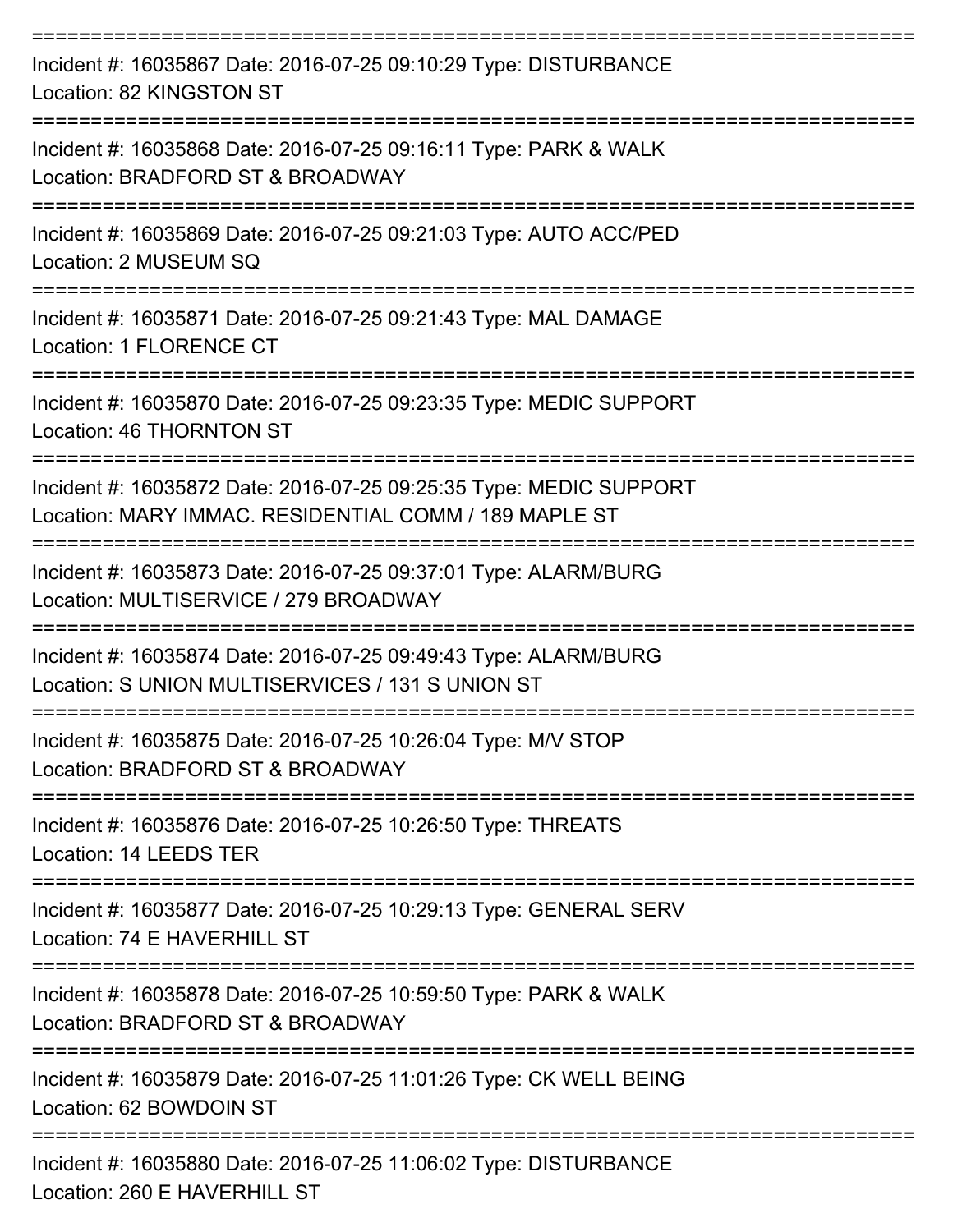| Incident #: 16035881 Date: 2016-07-25 11:07:33 Type: INVEST CONT<br>Location: 29 BOEHM ST                                                                                               |
|-----------------------------------------------------------------------------------------------------------------------------------------------------------------------------------------|
| Incident #: 16035882 Date: 2016-07-25 11:08:01 Type: INVEST CONT<br>Location: 360 MERRIMACK ST                                                                                          |
| Incident #: 16035883 Date: 2016-07-25 11:21:57 Type: ALARM/BURG<br>Location: CASTILLO RESD / 18 FALMOUTH ST<br>:===================================<br>-------------------------------- |
| Incident #: 16035884 Date: 2016-07-25 11:45:11 Type: M/V STOP<br>Location: 35 SALEM ST                                                                                                  |
| Incident #: 16035885 Date: 2016-07-25 11:53:02 Type: INVESTIGATION<br>Location: 380 BROADWAY                                                                                            |
| Incident #: 16035886 Date: 2016-07-25 11:56:46 Type: M/V STOP<br>Location: BROADWAY & HAVERHILL ST                                                                                      |
| Incident #: 16035887 Date: 2016-07-25 12:12:47 Type: DEATH SUDDEN<br>Location: 191 MAPLE ST #4H                                                                                         |
| Incident #: 16035888 Date: 2016-07-25 12:14:10 Type: M/V STOP<br>Location: BROADWAY & CEDAR ST                                                                                          |
| Incident #: 16035889 Date: 2016-07-25 12:20:23 Type: AUTO ACC/NO PI<br>Location: POST OFFICE / 420 COMMON ST                                                                            |
| Incident #: 16035890 Date: 2016-07-25 12:24:08 Type: M/V STOP<br>Location: CHESTNUT ST & LAWRENCE ST                                                                                    |
| Incident #: 16035891 Date: 2016-07-25 12:27:46 Type: SEIZED PROP<br>Location: 70 N PARISH RD                                                                                            |
| Incident #: 16035892 Date: 2016-07-25 12:31:18 Type: SUS PERS/MV<br>Location: 59 EUTAW ST                                                                                               |
| Incident #: 16035893 Date: 2016-07-25 12:43:10 Type: M/V STOP<br>Location: MARKET ST & OSGOOD ST                                                                                        |
| Incident #: 16035894 Date: 2016-07-25 12:46:45 Type: SUS PERS/MV<br>Location: 429 BROADWAY                                                                                              |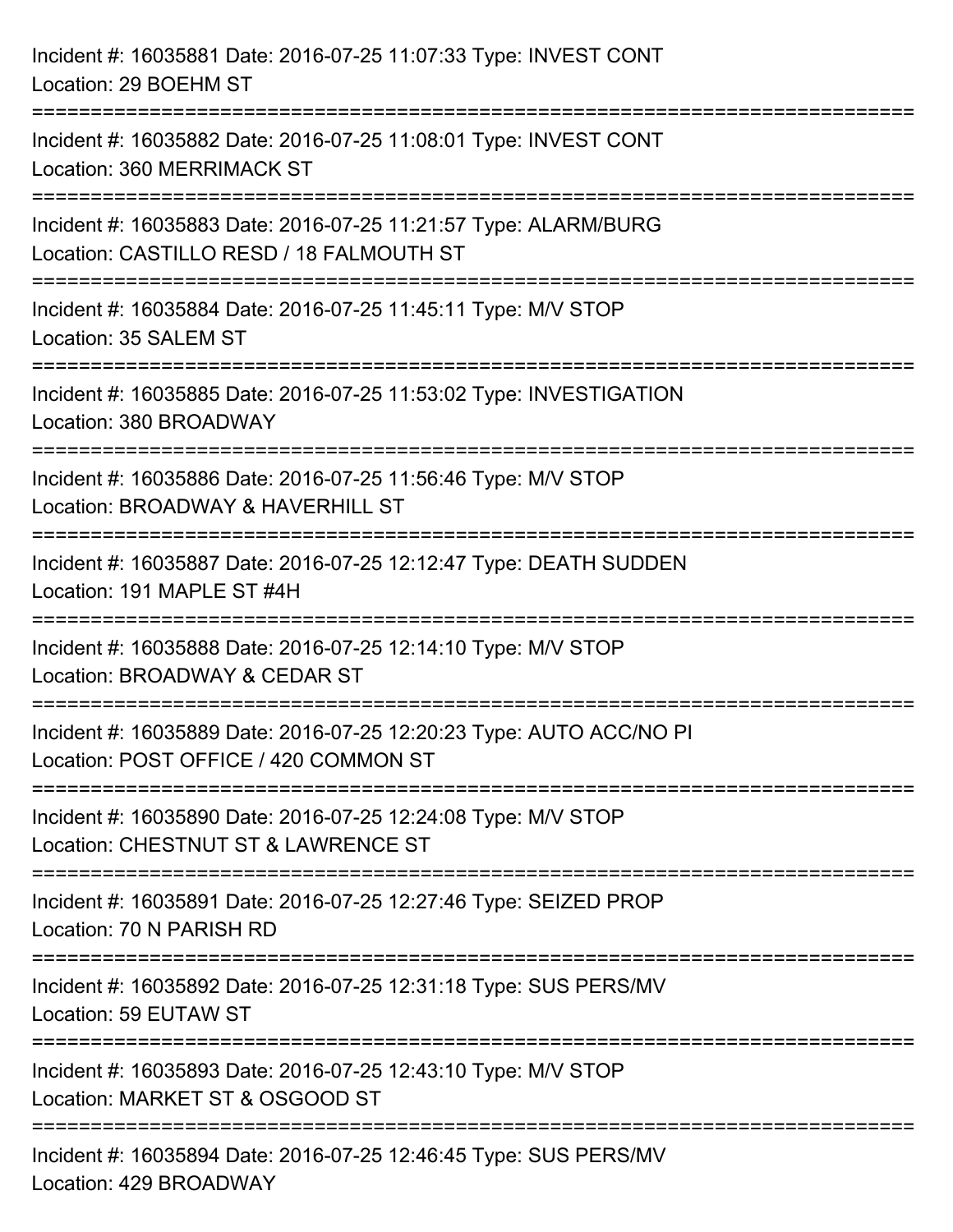| Incident #: 16035895 Date: 2016-07-25 12:52:37 Type: AUTO ACC/NO PI<br>Location: MERRIMACK ST & PARKER ST |
|-----------------------------------------------------------------------------------------------------------|
| Incident #: 16035896 Date: 2016-07-25 12:57:46 Type: INVESTIGATION<br><b>Location: WEST ST</b>            |
| Incident #: 16035897 Date: 2016-07-25 13:01:52 Type: ASSSIT OTHER PD<br>Location: 53 HOFFMAN AV           |
| Incident #: 16035898 Date: 2016-07-25 13:03:49 Type: M/V STOP<br>Location: BROADWAY & HAVERHILL ST        |
| Incident #: 16035899 Date: 2016-07-25 13:12:47 Type: MEDIC SUPPORT<br>Location: 53 MILTON ST              |
| Incident #: 16035900 Date: 2016-07-25 13:17:20 Type: M/V STOP<br>Location: BRADFORD ST & WINSLOW PL       |
| Incident #: 16035901 Date: 2016-07-25 13:18:31 Type: M/V STOP<br>Location: EATON ST & EVERETT ST          |
| Incident #: 16035902 Date: 2016-07-25 13:34:15 Type: M/V STOP<br>Location: EVERETT ST & KINGSTON ST       |
| Incident #: 16035903 Date: 2016-07-25 13:38:13 Type: M/V STOP<br>Location: S UNION ST & SALEM ST          |
| Incident #: 16035904 Date: 2016-07-25 13:39:27 Type: WOMAN DOWN<br>Location: 378 HAVERHILL ST             |
| Incident #: 16035905 Date: 2016-07-25 13:40:43 Type: M/V STOP<br>Location: 89 EVERETT ST                  |
| Incident #: 16035906 Date: 2016-07-25 13:45:52 Type: CK WELL BEING<br>Location: APPLETON ST & ESSEX ST    |
| Incident #: 16035907 Date: 2016-07-25 13:48:59 Type: SHOPLIFTING<br>Location: WALGREENS / 220 S BROADWAY  |
| Incident #: 16035908 Date: 2016-07-25 13:59:14 Type: ALARM/BURG<br>Location: KAY RESD / 20 WILLOUGHBY ST  |

===========================================================================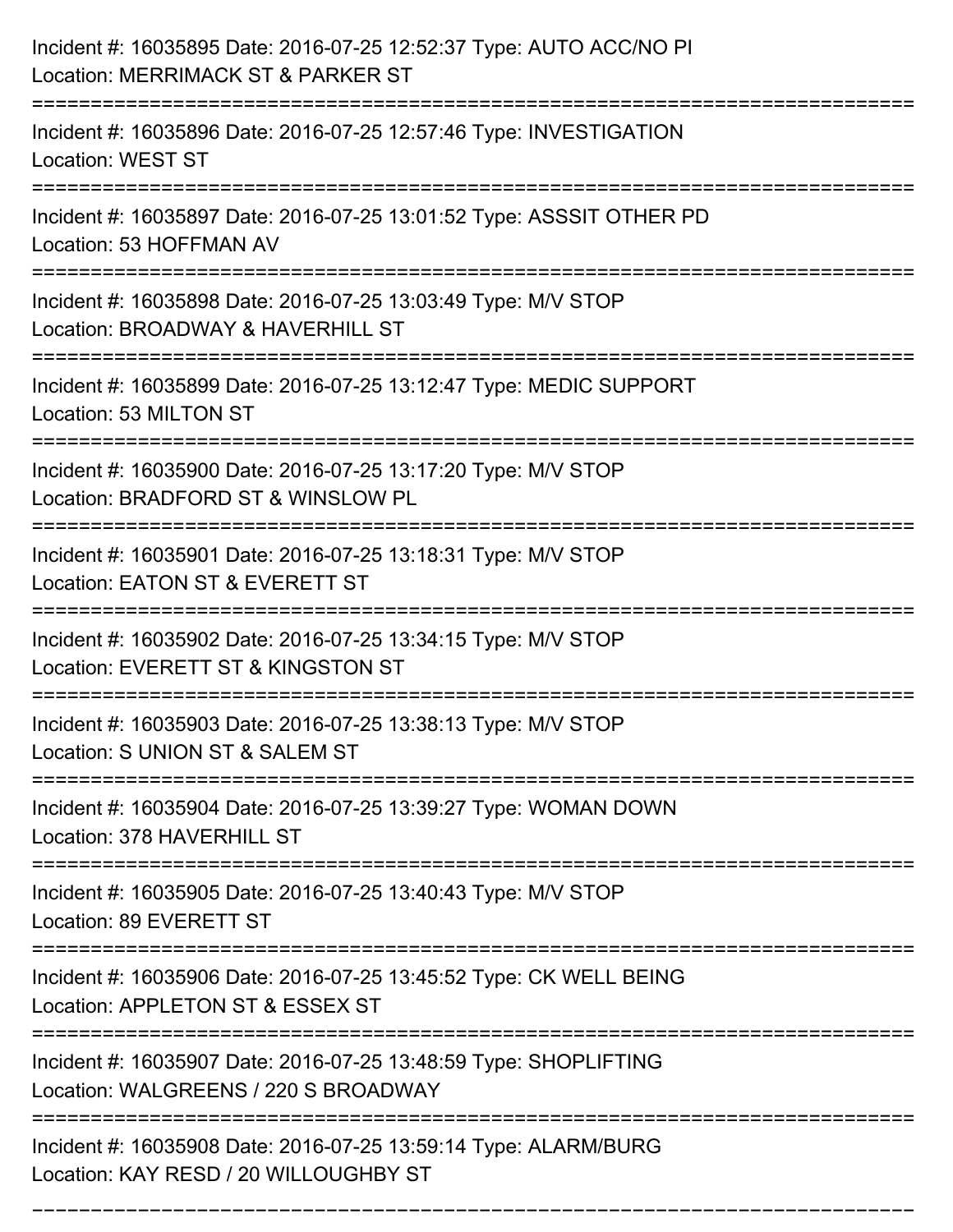| Incident #: 16035909 Date: 2016-07-25 14:00:08 Type: 209A/SERVE<br>Location: 11 AYER RD                                               |
|---------------------------------------------------------------------------------------------------------------------------------------|
| Incident #: 16035910 Date: 2016-07-25 14:12:27 Type: LARCENY/PAST<br>Location: JB LOUNGE / 151 S UNION ST                             |
| Incident #: 16035911 Date: 2016-07-25 14:23:42 Type: DISTURBANCE<br>Location: CONGRESS ST & OLIVE AV<br>:============================ |
| Incident #: 16035912 Date: 2016-07-25 14:30:19 Type: M/V STOP<br>Location: CANAL ST & MARSTON ST                                      |
| Incident #: 16035914 Date: 2016-07-25 14:33:22 Type: LARCENY/PAST<br>Location: 17-19 TYLER ST                                         |
| Incident #: 16035913 Date: 2016-07-25 14:39:17 Type: FIGHT<br>Location: 233 JACKSON ST #APT10                                         |
| Incident #: 16035915 Date: 2016-07-25 14:52:57 Type: SHOPLIFTING<br>Location: MARKET BASKET / 700 ESSEX ST<br>================        |
| Incident #: 16035916 Date: 2016-07-25 15:06:40 Type: TRESPASSING<br>Location: 191 MAPLE ST #6A                                        |
| Incident #: 16035917 Date: 2016-07-25 15:10:50 Type: INVESTIGATION<br>Location: 53 HOFFMAN AV                                         |
| Incident #: 16035918 Date: 2016-07-25 15:13:06 Type: SUS PERS/MV<br>Location: ANDOVER ST & S BROADWAY                                 |
| Incident #: 16035919 Date: 2016-07-25 15:13:41 Type: M/V STOP<br>Location: 141 AMESBURY ST                                            |
| Incident #: 16035920 Date: 2016-07-25 15:19:47 Type: SUS PERS/MV<br>Location: ANDOVER ST & FOSTER ST                                  |
| Incident #: 16035921 Date: 2016-07-25 15:36:10 Type: DISTURBANCE<br>Location: 233 JACKSON ST #4                                       |
| Incident #: 16035924 Date: 2016-07-25 15:39:18 Type: CK WELL BEING<br>Location: 77 S UNION ST #APT303                                 |
|                                                                                                                                       |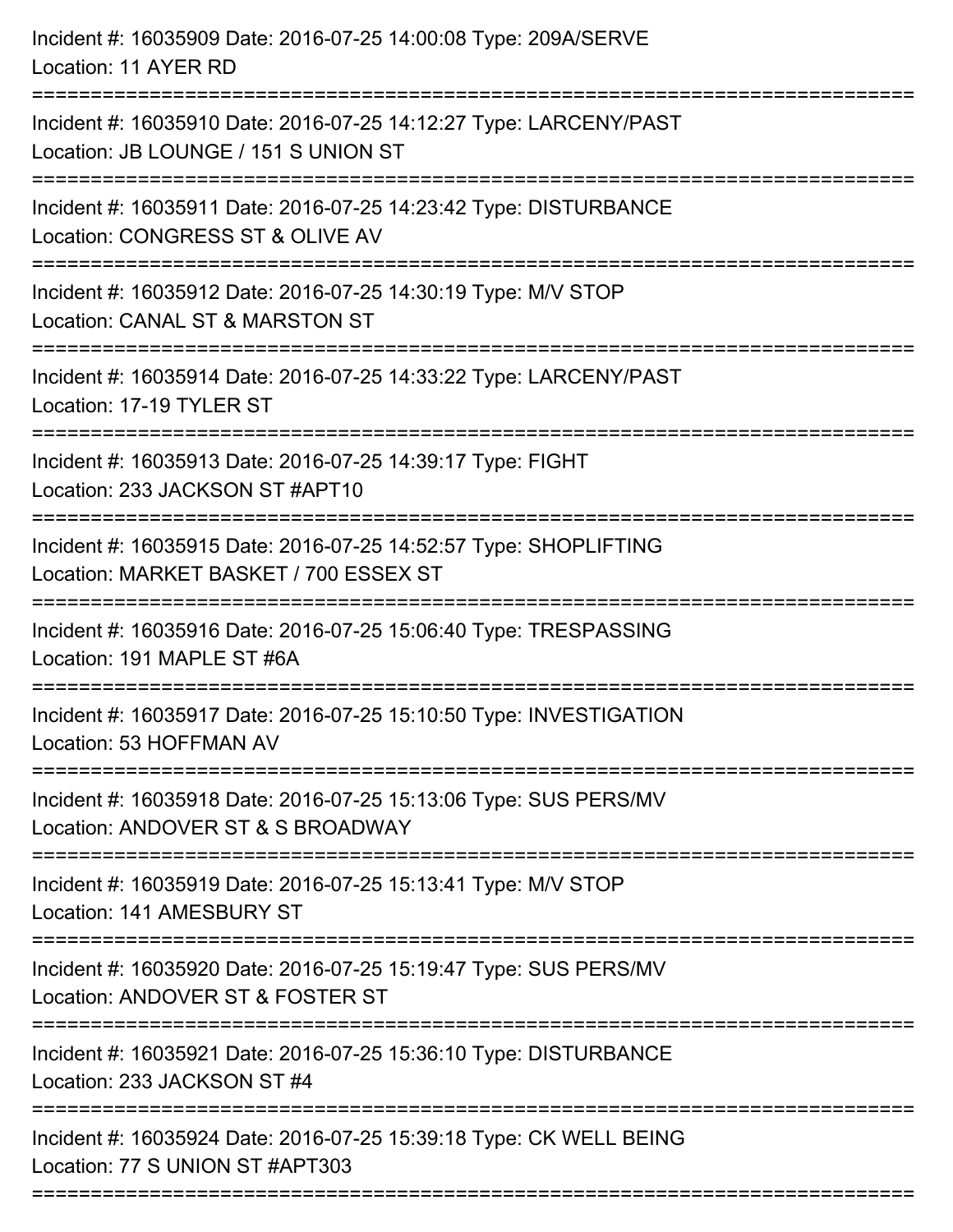Location: BENNINGTON ST & ERVING AV =========================================================================== Incident #: 16035923 Date: 2016-07-25 15:41:29 Type: LARCENY/PROG Location: 530 BROADWAY =========================================================================== Incident #: 16035926 Date: 2016-07-25 15:44:34 Type: MISSING PERS Location: 76 EASTON ST #2 =========================================================================== Incident #: 16035925 Date: 2016-07-25 15:47:10 Type: SUICIDE ATTEMPT Location: 110 JACKSON ST #2B =========================================================================== Incident #: 16035927 Date: 2016-07-25 16:07:08 Type: TOW/REPOSSED Location: 11 BROADWAY AV =========================================================================== Incident #: 16035928 Date: 2016-07-25 16:10:30 Type: TOW/REPOSSED Location: 10 WACHUSETTS AV =========================================================================== Incident #: 16035929 Date: 2016-07-25 16:34:08 Type: GENERAL SERV Location: 32 LAWRENCE ST #445 =========================================================================== Incident #: 16035930 Date: 2016-07-25 17:00:00 Type: EMERGENCY209A Location: 143 BERKELEY ST =========================================================================== Incident #: 16035931 Date: 2016-07-25 17:11:15 Type: ALARM/BURG Location: SHOWCASE CINEMA / 6 CHICKERING ST =========================================================================== Incident #: 16035932 Date: 2016-07-25 17:11:49 Type: ALARM/BURG Location: 20 KNOX ST #15 =========================================================================== Incident #: 16035933 Date: 2016-07-25 17:12:09 Type: NOTIFICATION Location: 83 BENNINGTON ST =========================================================================== Incident #: 16035934 Date: 2016-07-25 17:15:09 Type: ACCOSTING Location: 22 F PLEASANT ST =========================================================================== Incident #: 16035935 Date: 2016-07-25 17:16:18 Type: ANIMAL COMPL Location: 425-427 BROADWAY #2 FL 2 =========================================================================== Incident #: 16035936 Date: 2016-07-25 17:17:46 Type: DISORDERLY Location: FLORAL ST & JASPER ST ===========================================================================

Incident #: 16035938 Date: 2016 07 25 17:42:00 Type: THREATS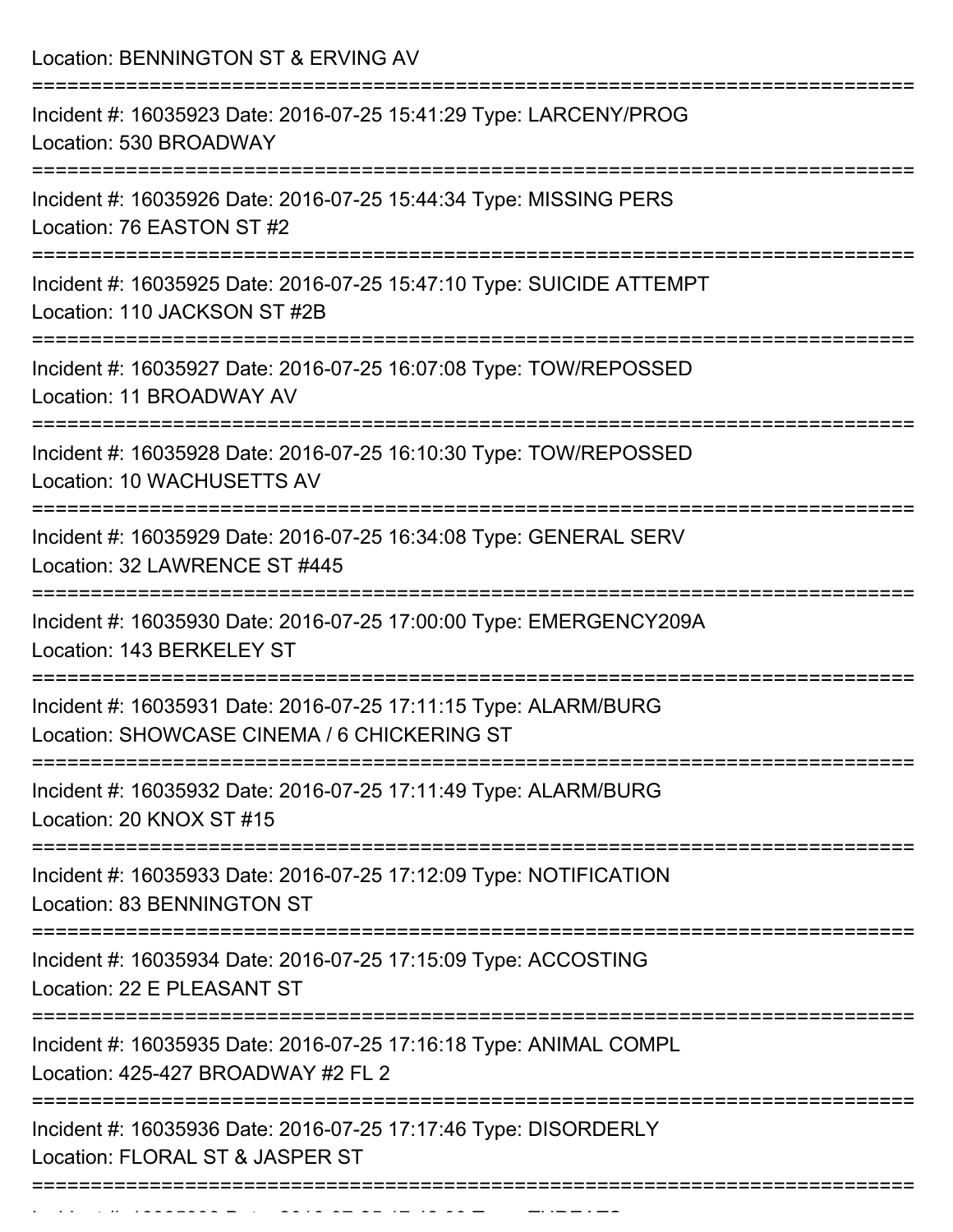Location: 150 COMMON ST =========================================================================== Incident #: 16035937 Date: 2016-07-25 17:42:45 Type: CK WELL BEING Location: 137 PROSPECT ST =========================================================================== Incident #: 16035939 Date: 2016-07-25 17:47:18 Type: KEEP PEACE Location: 129 SPRINGFIELD ST =========================================================================== Incident #: 16035940 Date: 2016-07-25 17:56:30 Type: 911 HANG UP Location: 18 FRANKLIN ST #504B =========================================================================== Incident #: 16035941 Date: 2016-07-25 18:13:40 Type: ALARM/BURG Location: ARLINGTON SCHOOL / 150 ARLINGTON ST =========================================================================== Incident #: 16035942 Date: 2016-07-25 18:22:09 Type: WARRANT SERVE Location: 68 WATER ST #3 FL 3 =========================================================================== Incident #: 16035943 Date: 2016-07-25 18:28:49 Type: LARCENY/PAST Location: 95 FARNHAM ST FL 1 =========================================================================== Incident #: 16035944 Date: 2016-07-25 18:43:18 Type: MAN DOWN Location: S BROADWAY & SHATTUCK ST =========================================================================== Incident #: 16035945 Date: 2016-07-25 18:48:18 Type: NOISE ORD Location: MARKET ST & PARKER ST =========================================================================== Incident #: 16035946 Date: 2016-07-25 18:54:36 Type: NOISE ORD Location: 70 SAUNDERS ST =========================================================================== Incident #: 16035947 Date: 2016-07-25 19:10:13 Type: THREATS Location: SONIC / 100 WINTHROP AV =========================================================================== Incident #: 16035948 Date: 2016-07-25 19:47:04 Type: M/V STOP Location: HAMPSHIRE ST & LOWELL ST =========================================================================== Incident #: 16035950 Date: 2016-07-25 19:48:25 Type: LOST PROPERTY Location: ESSEX ST & NEWBURY ST ===========================================================================

Incident #: 16035949 Date: 2016-07-25 19:51:32 Type: M/V STOP Location: GRAFTON ST & WINTHROP AV

===========================================================================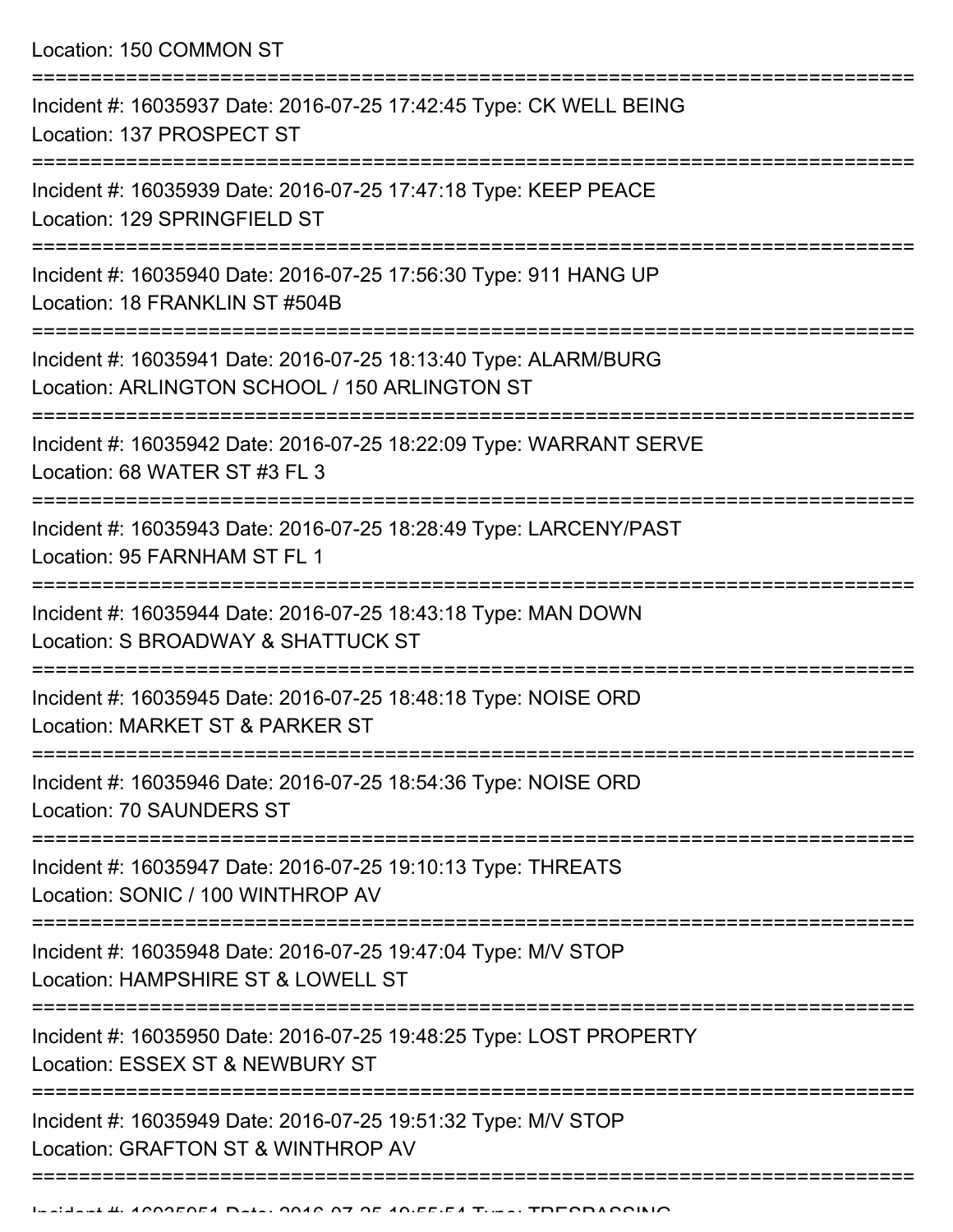| Location: ROLLINS SCHOOL / 451 HOWARD ST<br>============================                                                    |
|-----------------------------------------------------------------------------------------------------------------------------|
| Incident #: 16035952 Date: 2016-07-25 19:57:03 Type: A&B PROG<br>Location: ST MARY-IMMACULATE CONCEPTION / 300 HAVERHILL ST |
| Incident #: 16035953 Date: 2016-07-25 20:00:22 Type: SUICIDE ATTEMPT<br>Location: 7 COLEMAN                                 |
| Incident #: 16035954 Date: 2016-07-25 20:05:00 Type: DISORDERLY<br>Location: 233 JACKSON ST #1 FL 1                         |
| =====================<br>Incident #: 16035955 Date: 2016-07-25 20:05:04 Type: STOL/MV/PAS<br>Location: 34 NEWTON ST         |
| Incident #: 16035956 Date: 2016-07-25 20:07:40 Type: CK WELL BEING<br>Location: 69A INMAN ST                                |
| Incident #: 16035957 Date: 2016-07-25 20:13:05 Type: A&B D/W/ PROG<br>Location: 124 FARNHAM ST FL 2                         |
| Incident #: 16035958 Date: 2016-07-25 20:17:25 Type: CARJACKING<br><b>Location: 1 TREMONT ST</b>                            |
| Incident #: 16035959 Date: 2016-07-25 21:01:04 Type: DOMESTIC/PROG<br>Location: 204 PHILLIPS ST                             |
| Incident #: 16035961 Date: 2016-07-25 21:05:38 Type: LARCENY/PAST<br>Location: 180 BOXFORD ST                               |
| Incident #: 16035960 Date: 2016-07-25 21:09:46 Type: DRUG OVERDOSE<br>Location: LAWRENCE ST & MYRTLE ST                     |
| Incident #: 16035962 Date: 2016-07-25 21:09:51 Type: DOMESTIC/PAST<br>Location: 72 BENNINGTON ST                            |
| Incident #: 16035963 Date: 2016-07-25 21:41:31 Type: GENERAL SERV<br>Location: 7 PROVIDENCE ST FL 1                         |
| Incident #: 16035964 Date: 2016-07-25 22:33:22 Type: NOISE ORD<br>Location: CLIFTON ST & FARLEY ST                          |
| Incident #: 16035965 Date: 2016-07-25 22:42:55 Type: ALARM/BURG                                                             |